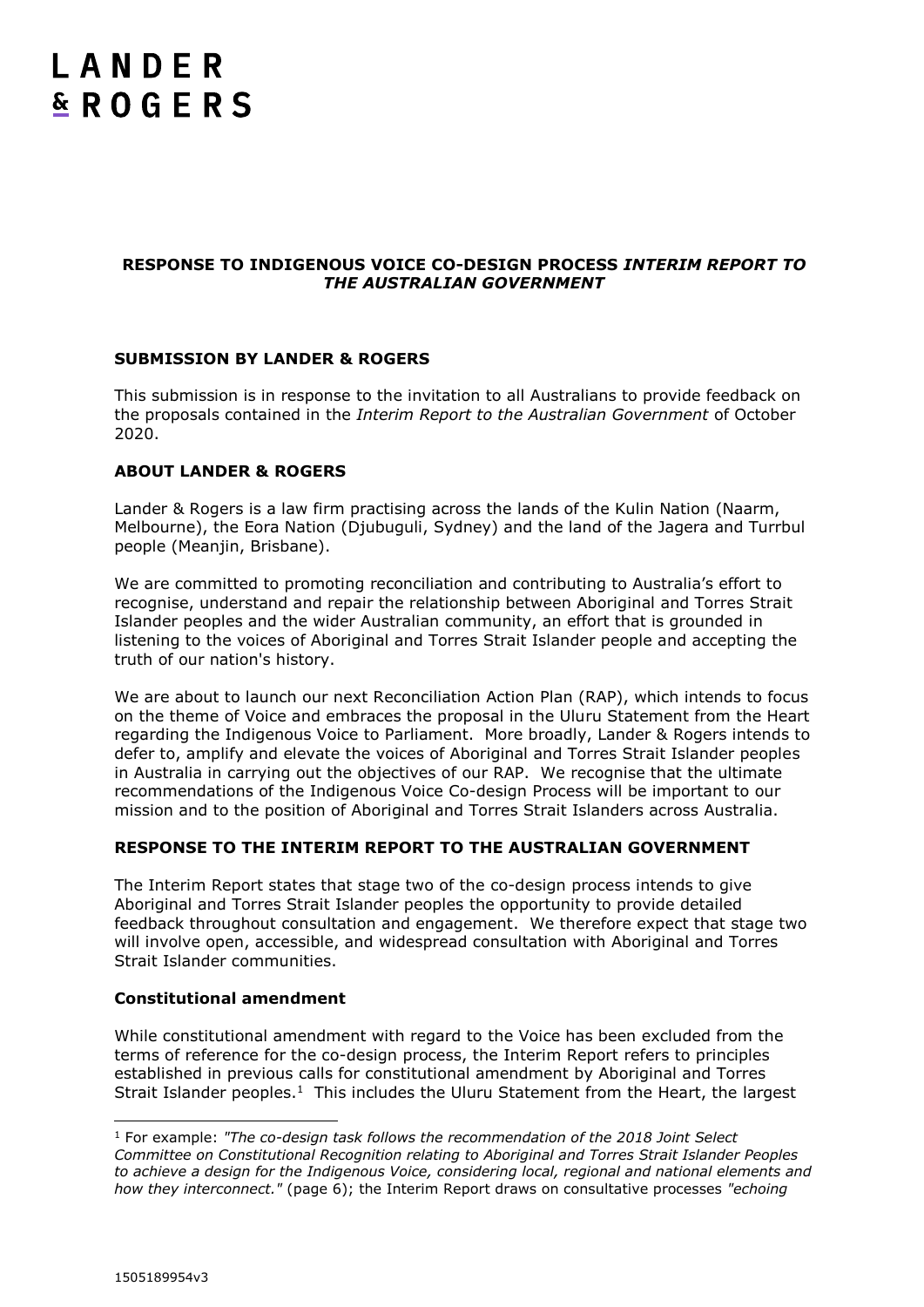ever consensus of Aboriginal and Torres Strait Islander people on a proposal for substantive recognition.<sup>2</sup> The reference in the Uluru Statement from the Heart to the establishment of the Voice is reflective of its significance to the delegates who represented the First Nations people in producing that statement.

Lander & Rogers is one of 18 law firms that issued a joint public response in support of the Uluru Statement and we continue to support it.

We submit that the process set out by the Uluru Statement from the Heart is the most empowering and effective way to achieve a meaningful Indigenous Voice. We support key demands championed by the Uluru Statement from the Heart campaign, including that:

- 1. the Australian Government honours its election commitment to a referendum once a model for the Voice has been settled; and
- 2. legislation enabling the Voice must be passed after a referendum has been held in the next term of parliament.

We agree that constitutional enshrinement provides stability and certainty, which would protect the Voice from abolition or diminishment by subsequent governments. It is also crucial that the Voice is truly independent and can speak necessary truths to the Australian government and parliament of the day. $3$ 

Constitutional enshrinement would ensure that Aboriginal and Torres Strait Islander voices transcend legislative and parliamentary change and the right to be heard would not be at the whim of politics, as is the status quo. Whilst legislation can be relied upon to further define or amend the structure, composition and functions of the Voice as required, its presence should enjoy the same recognition as the legislative and judicial bodies already referenced in the Constitution. To that end, we believe that simply passing legislation creating the Indigenous Voice will not go far enough. Its core existence should be written into the Constitution to provide certainty.

Constitutional recognition also carries a significant symbolic effect. The Constitution establishes a set of fundamental principles regarding the governance of Australia and it reflects some of the central tenants of our way of life, such as the rule of law. It is nationally revered and respected throughout the Nation and is not capable of being easily changed. Enshrining the Indigenous Voice into the Constitution will reflect Australia's commitment to listening to Aboriginal and Torres Strait Islander voices.

Despite the challenges of achieving a successful referendum, our view is that a popular and bipartisan campaign would provide legitimacy and move the public to vote "yes". Particularly as a June 2020 poll found that 56% of Australian voters said they would vote

*the Uluru Statement from the Heart"* (page 25); the co-design process relies on and uses principles drawn from resources that are premised on a Constitutionally enshrined Voice or constitutional recognition (see references throughout the report including: Professor Dr Langton and Professor Calma's foreword (page 3); various reports used to inform the co-design process (page 60)); the Interim Report recognises that *"in addition to reflecting on these international examples, there was consideration of the stability of these arrangements in Canada in particular. It was noted that reference to the arrangements in Canada's constitution was one factor involved in its stability."* (page 119).

<sup>2</sup> The Guardian, *A year on, the key goal of Uluru statement remains elusive*, 26 May 2018, [https://www.theguardian.com/australia-news/2018/may/26/a-year-on-the-key-goal-of-uluru](https://www.theguardian.com/australia-news/2018/may/26/a-year-on-the-key-goal-of-uluru-statement-remains-elusive)[statement-remains-elusive](https://www.theguardian.com/australia-news/2018/may/26/a-year-on-the-key-goal-of-uluru-statement-remains-elusive)

<sup>&</sup>lt;sup>3</sup> These concepts are addressed in more detail in the submission of Public Lawyers in response to the Interim Report, *The Imperative Of Constitutional Enshrinement*, 20 January 2021.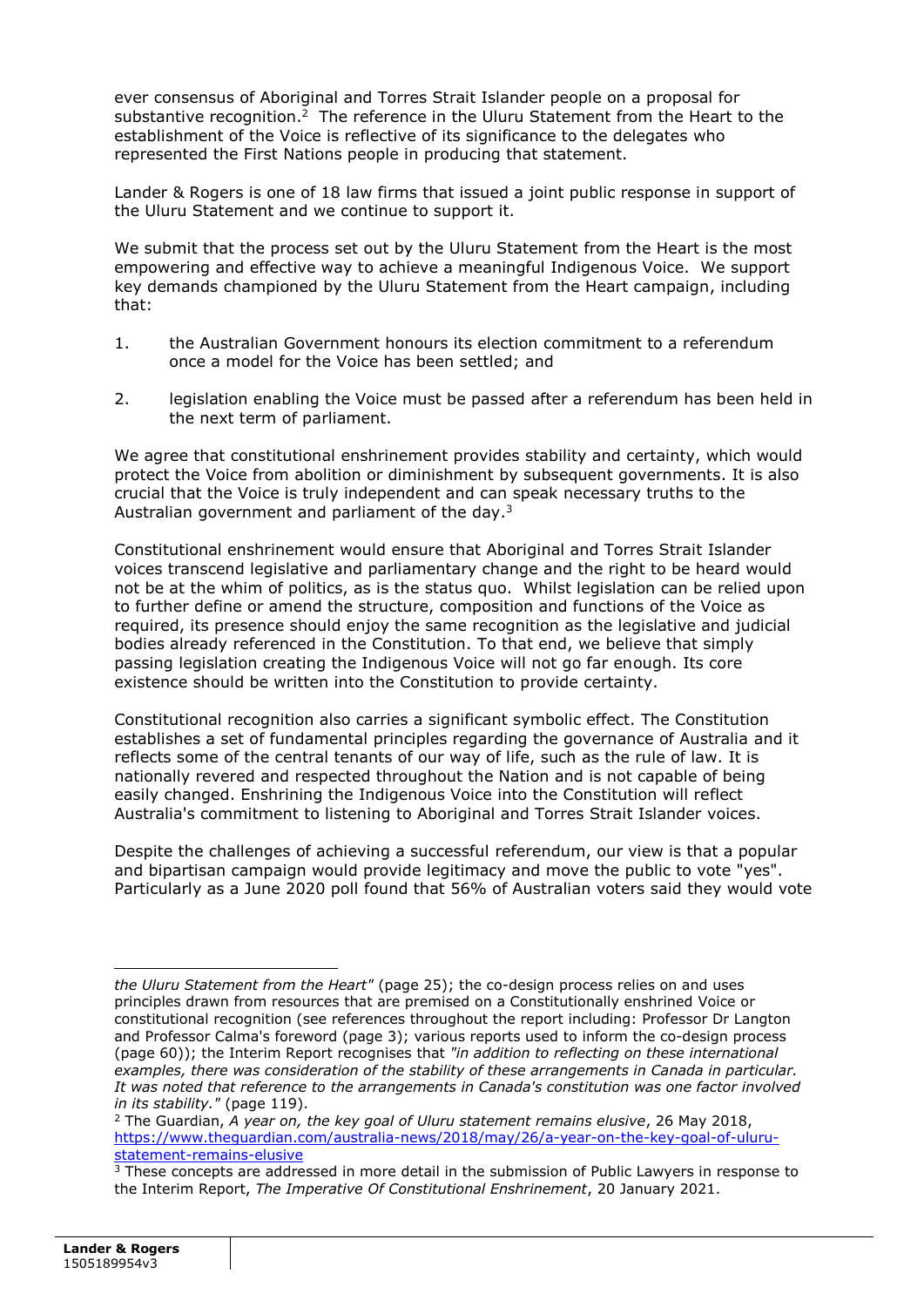"yes", and only 17% said they would vote no, if a referendum were held on a constitutionally enshrined Voice to Parliament.<sup>4</sup>

# **The structure of the Voice**

## *Achieving a 'true partnership'*

The Interim Report expresses the intention for the Voice to be *"a robust system in which Aboriginal and Torres Strait Islander people and our communities are able to work in true partnership with governments, to have our advice heard by the Parliament and Australian Government and to be part of shared decision making with governments at the local and regional level"*. 5

The **National Voice** is proposed as an advisory body, in a two-way interaction with the Parliament and the Australian Government, that would provide advice on behalf of Aboriginal and Torres Strait Islander peoples to ensure their views are considered in legislation and policy development. Advice from the National Voice would be on matters of critical importance to the social, spiritual and economic wellbeing of Aboriginal and Torres Strait Islander peoples at the national level.

The **Local and Regional Voice** is proposed to provide flexibility for communities to enhance their own existing governance arrangements or to design new ones. This will allow for governance structures to fit local cultures, needs and aspirations, consistent with the agreed purpose, scope and principles set out in the applicable governance framework. It will also ensure shared decision-making at program and service delivery levels.

We commend these goals and acknowledge it is widely known that Aboriginal and Torres Strait Islander peoples are best placed to advise on what works best for community. We also recognise there are existing beneficial partnerships between Aboriginal and Torres Strait Islander communities and governments (some being referred to in the Interim Report).

However, we observe that the Interim Report places high expectations on all levels of government to come together in a coordinated way and, in relation to the Local and Regional Voice, "requires systemic transformation of government 'ways of doing business'". 6 It will require commitment from all tiers of government and must include targeted and mainstream policies, programs and services.

These are very high expectations of government, particularly given that consultation with the Voice is non-justiciable. In this regard, we refer to the views of the Law Institute of Victoria (**LIV**) in its response to the Interim Report, dated 21 February 2021. The LIV states that decisions made by parliament which require consultation with the Voice must be capable of being held to account, by reference to an appropriate judicial forum and, if the obligation on parliament to consult with the Voice is not justiciable, this will detract from its authority and legitimacy.

In our observation, the Interim Report does not canvass how this envisioned systemic change will occur to the extent expected or required for the proposed Voice to succeed. We hope this will be addressed further in stage two and, to this end, propose the following issues for further consideration.

<sup>4</sup> Poll carried out by C|T Group, cited in From The Heart press release, 15 July 2020 [https://fromtheheart.com.au/press-release/poll-shows-strong-rise-in-support-for-constitutional](https://fromtheheart.com.au/press-release/poll-shows-strong-rise-in-support-for-constitutional-change-to-create-indigenous-voice-to-parliament/)[change-to-create-indigenous-voice-to-parliament/](https://fromtheheart.com.au/press-release/poll-shows-strong-rise-in-support-for-constitutional-change-to-create-indigenous-voice-to-parliament/) and as referred to in the submission of Arnold Bloch Leibler in response to the Interim Report, March 2021.

<sup>5</sup> Interim Report, page 3.

<sup>6</sup> Interim Report, pages 17 and 84.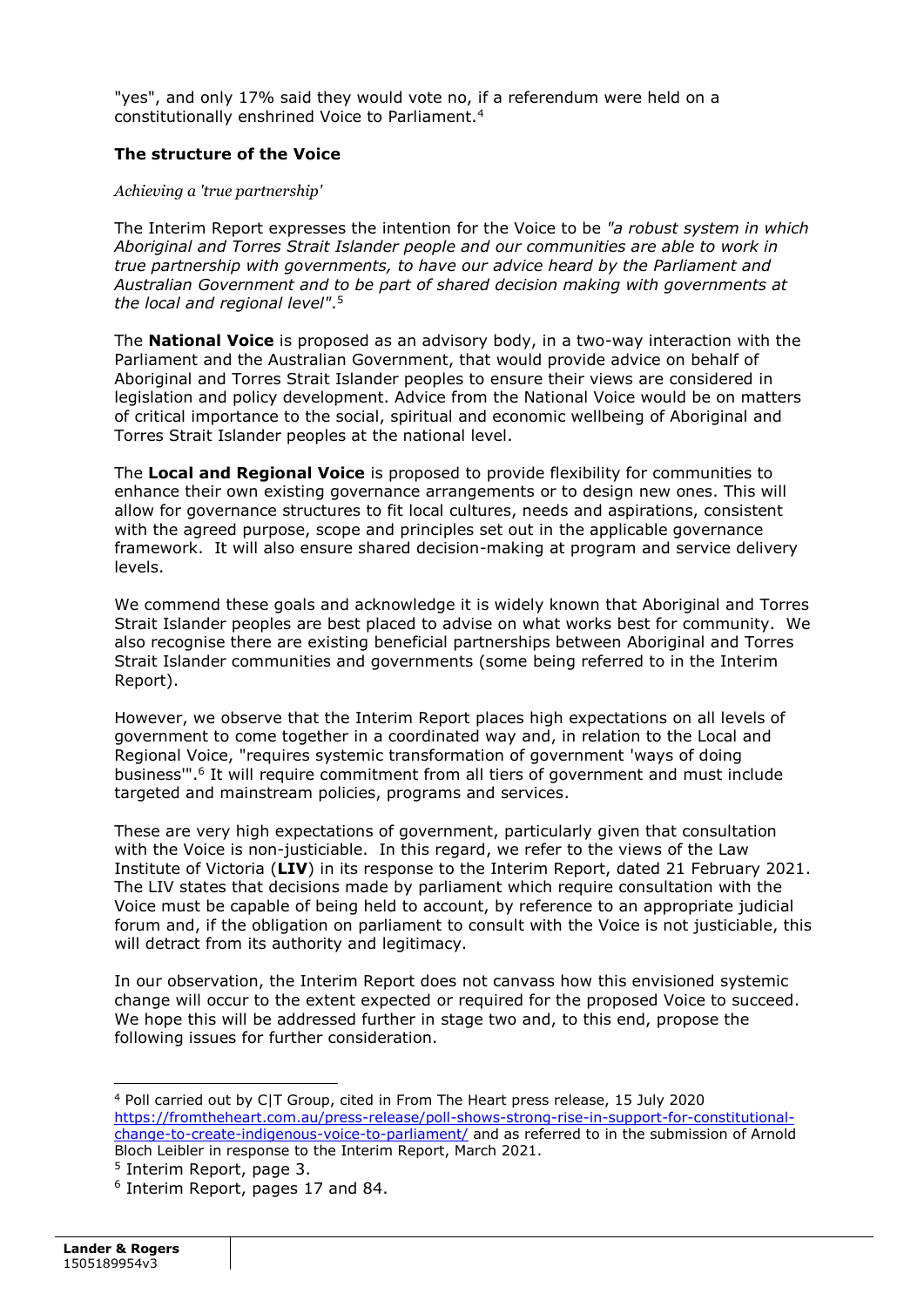# *'Obligation' and 'expectation' to consult the National Voice*

The **obligation** to consult the National Voice is proposed to be limited to laws which are exclusive to Aboriginal and Torres Strait Islander peoples. For example, laws proposed under section 51(xxvi) of the Constitution or under the *Racial Discrimination Act 1975* (Cth) where they impact Aboriginal or Torres Strait Islander peoples.

The **expectation** to consult the National Voice is proposed to be on *"proposed laws and policies of general application which particularly affect, or which have a disproportionate or substantial impact on Aboriginal and Torres Strait Islander peoples"*.

In our view, if consultation is structured in this way, it will not achieve the stated purpose of the Voice: to be engaged in *all* matters of critical importance to Aboriginal and Torres Strait Islander peoples at the national level.

We hope that in stage two, the **obligation** to consult is expanded in scope to adopt the description in the current expectation to consult, so that the National Voice will be consulted on *all* matters of critical importance.

## *Membership of the National Voice*

The membership model for the National Voice must ensure that previously unheard Aboriginal and Torres Strait Islander people have the same chance of being selected as established leadership figures. The Interim Report proposes two core models, each with multiple options for selection and/or election of members. We acknowledge the challenges and complexities that arise in both and the most appropriate model will best emerge from further consultation with Aboriginal and Torres Strait Islander peoples.

We believe that the four-year staggered terms for members would provide better continuity of knowledge and assistance to new members than a three-year membership model with all terms ending at the same time.

The option to exclude ministerial appointees also appears preferable in order to maintain actual and perceived independence.

## *Scope of the Local and Regional Voice*

The Interim Report states that the Local and Regional Voice will provide engagement and advice provided to the non-government sector, including philanthropic, business, corporate and academic sectors.

We anticipate many organisations at the local level, from small community associations to national and international corporate entities, will enthusiastically take up the opportunity to engage with the Local and Regional Voice on issues relevant to their regions. We look forward to further explanation in stage two about how engagement with the non-government sector will be resourced.

## **CONCLUSION**

The co-design process detailed in the Interim Report provides a sound intention to support partnerships between Aboriginal and Torres Strait Islander peoples and the Australian Government in amplifying Indigenous voices in our parliamentary systems. We welcome the development of both stages of the co-design process and strongly encourage the Australian Government to continue to consult with and be guided by Aboriginal and Torres Strait Islander peoples in developing the co-design process.

While we support the foundations of the proposals for the Voice at both national and local levels, we strongly recommend that the Voice be constitutionally enshrined.